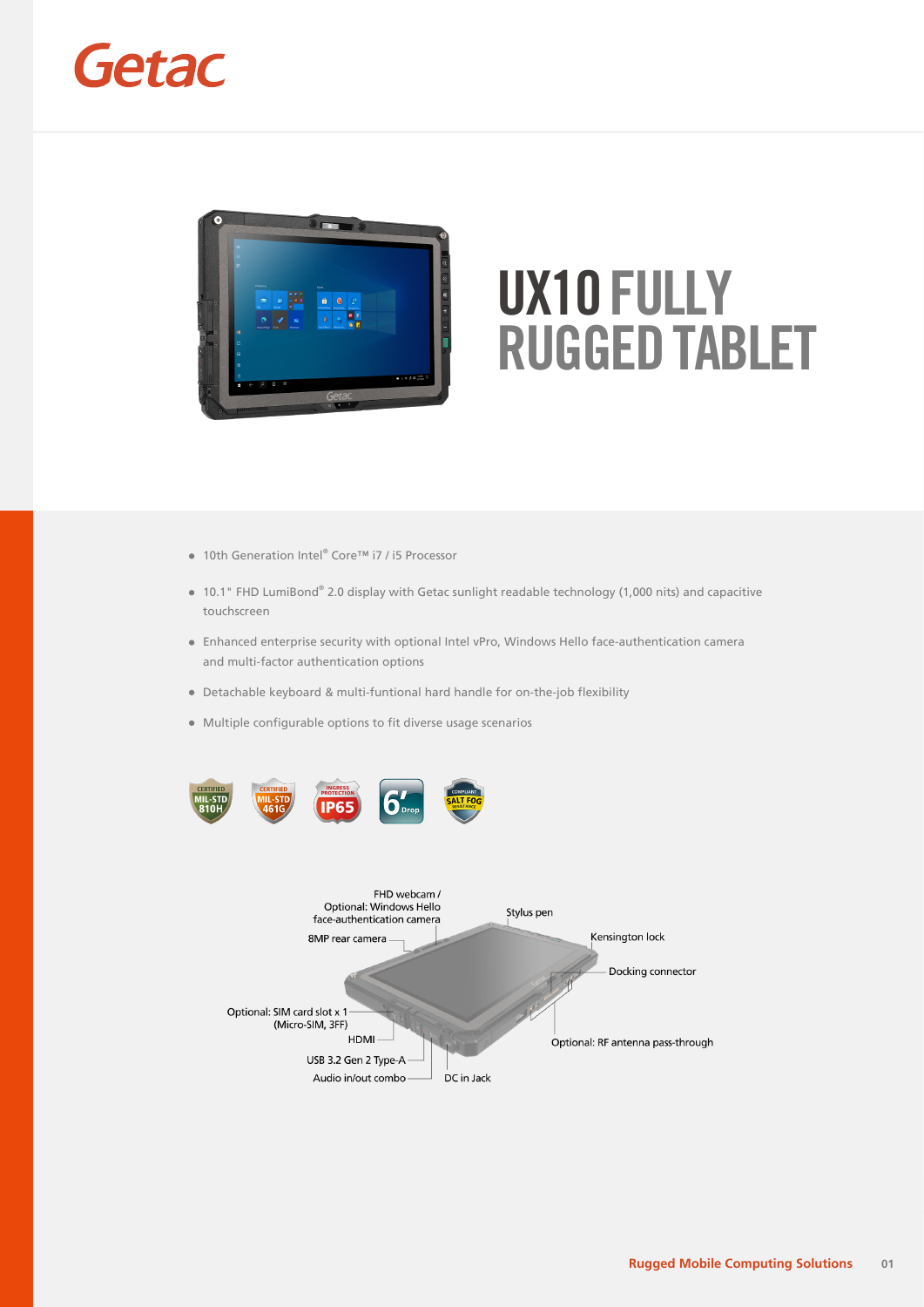#### SPECIFICATIONS

| <b>Operating System</b>          | Windows 10 Pro                                                                                                                                                       |  |
|----------------------------------|----------------------------------------------------------------------------------------------------------------------------------------------------------------------|--|
| <b>Mobile Computing Platform</b> | Intel® Core™ i5-10210U Processor 1.6GHz<br>Max. 4.2GHz with Intel® Turbo Boost Technology<br>- 6MB Intel® Smart Cache                                                |  |
|                                  | <b>Platform options:</b><br>Intel® Core™ i5-10310U, vPro Processor 1.7GHz<br>Max. 4.4GHz with Intel® Turbo Boost Technology<br>- 6MB Intel® Smart Cache              |  |
|                                  | Intel® Core™ i7-10510U Processor 1.8GHz<br>Max. 4.9GHz with Intel® Turbo Boost Technology<br>- 8MB Intel® Smart Cache                                                |  |
|                                  | Intel® Core™ i7-10610U vPro Processor 1.8GHz<br>Max. 4.9GHz with Intel® Turbo Boost Technology<br>- 8MB Intel® Smart Cache                                           |  |
| <b>VGA Controller</b>            | Intel <sup>®</sup> UHD Graphics                                                                                                                                      |  |
| <b>Display</b>                   | 10.1" IPS TFT LCD WUXGA (1920 x 1200)<br>Protection film<br>1,000 nits LumiBond® display with Getac sunlight readable<br>technology<br>Capacitive multi-touch screen |  |
| <b>Storage &amp; Memory</b>      | 8GB DDR4<br>Optional 16GB/32GB DDR4<br>256GB PCIe NVMe SSD<br>Optional: 512GB / 1TB PCIe NVMe SSD                                                                    |  |
| <b>Keyboard</b>                  | Power button<br>5 tablet programmable buttons                                                                                                                        |  |
| <b>Pointing Device</b>           | Touchscreen<br>- Capacitive multi-touch screen<br>- Optional dual mode touchscreen (multi-touch and digitizer)                                                       |  |

Getac<sub>02</sub>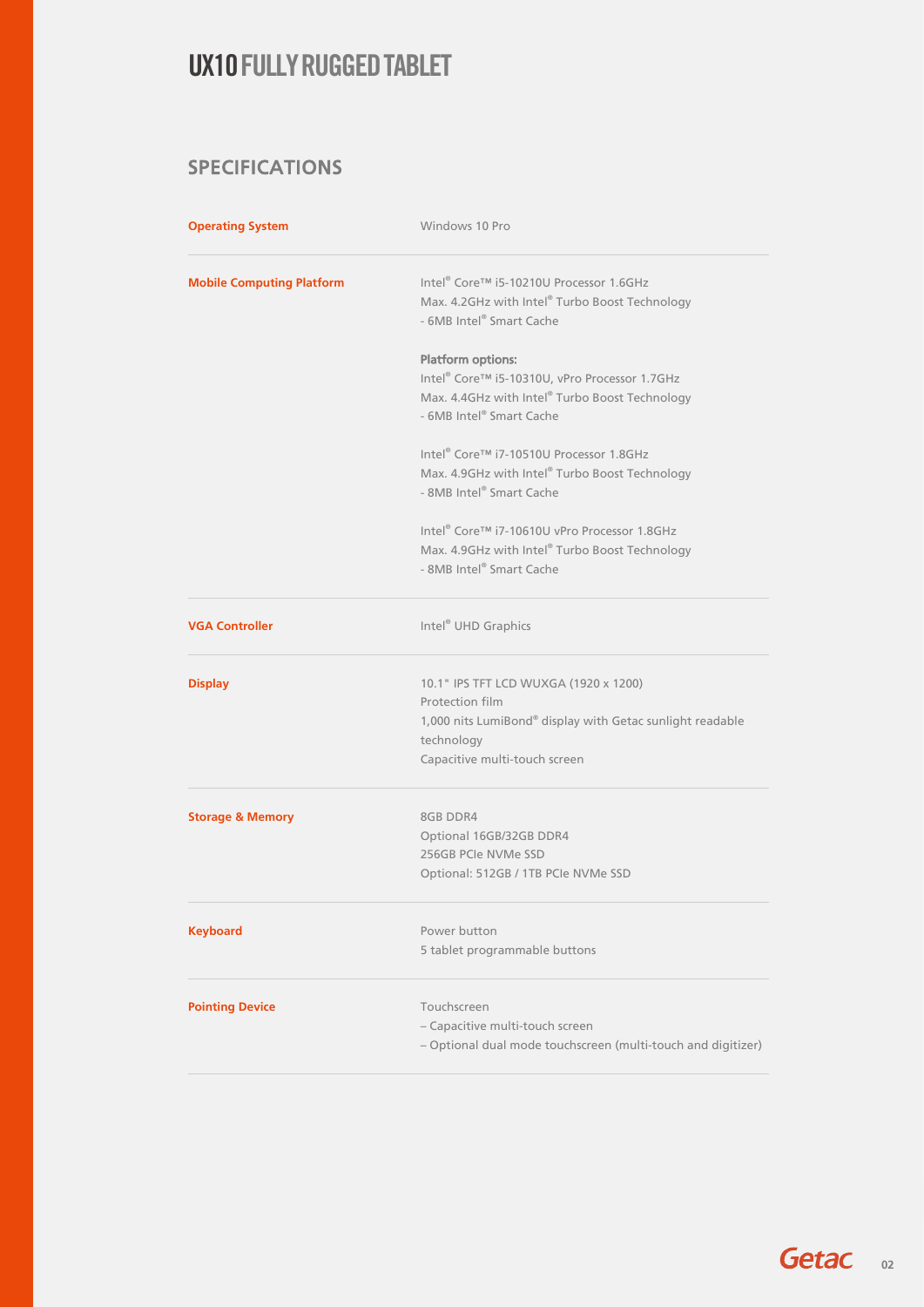| <b>Expansion Slots</b>         | Optional (top side): 1D/2D imager barcode reader, or Serial<br>port, or USB 3.2 Gen 1 Type-A port, or USB 3.2 Gen 1 Type-C<br>port, or LAN port (RJ45), or VGA port i, or HF RFID reader "<br>Optional (right side): Fingerprint reader, or Serial port + LAN<br>port (RJ-45) iii, or HF RFID reader "<br>Optional (back side): Smart card reader, or Bridge battery, or<br>Bridge battery + Smart card reader iv |  |  |
|--------------------------------|-------------------------------------------------------------------------------------------------------------------------------------------------------------------------------------------------------------------------------------------------------------------------------------------------------------------------------------------------------------------------------------------------------------------|--|--|
| <b>I/O</b> Interface           | FHD webcam $x 1^y$                                                                                                                                                                                                                                                                                                                                                                                                |  |  |
|                                | 8M pixels auto focus rear camera x 1                                                                                                                                                                                                                                                                                                                                                                              |  |  |
|                                | Audio in/out combo x 1                                                                                                                                                                                                                                                                                                                                                                                            |  |  |
|                                | DC in Jack x 1                                                                                                                                                                                                                                                                                                                                                                                                    |  |  |
|                                | USB 3.2 Gen 2 Type-A x 1<br>$HDMI \times 1$                                                                                                                                                                                                                                                                                                                                                                       |  |  |
|                                | Docking connector x 10                                                                                                                                                                                                                                                                                                                                                                                            |  |  |
|                                | ptional: SIM card slot x 1 (Micro-SIM, 3FF)                                                                                                                                                                                                                                                                                                                                                                       |  |  |
|                                | Optional: Windows Hello face-authentication camera (front-                                                                                                                                                                                                                                                                                                                                                        |  |  |
|                                | facing) $\times$ 1 $v$                                                                                                                                                                                                                                                                                                                                                                                            |  |  |
|                                | Optional: RF antenna pass-through for GPS, WWAN and                                                                                                                                                                                                                                                                                                                                                               |  |  |
|                                | <b>WIAN</b>                                                                                                                                                                                                                                                                                                                                                                                                       |  |  |
| <b>Communication Interface</b> | Intel® Wi-Fi 6 AX200, 802.11ax                                                                                                                                                                                                                                                                                                                                                                                    |  |  |
|                                | Bluetooth (v5.1) vi                                                                                                                                                                                                                                                                                                                                                                                               |  |  |
|                                | Optional: Dedicated GPS vii                                                                                                                                                                                                                                                                                                                                                                                       |  |  |
|                                | Optional: 4G LTE mobile broadband with integrated GPS vii,viii                                                                                                                                                                                                                                                                                                                                                    |  |  |
|                                | Optional: 10/100/1000 base-T Ethernet                                                                                                                                                                                                                                                                                                                                                                             |  |  |
| <b>Security Features</b>       | <b>TPM 2.0</b>                                                                                                                                                                                                                                                                                                                                                                                                    |  |  |
|                                | Kensington lock                                                                                                                                                                                                                                                                                                                                                                                                   |  |  |
|                                | Optional: Intel® vPro™ Technology                                                                                                                                                                                                                                                                                                                                                                                 |  |  |
|                                | Optional: HF RFID reader "                                                                                                                                                                                                                                                                                                                                                                                        |  |  |
|                                | Optional: Fingerprint reader "                                                                                                                                                                                                                                                                                                                                                                                    |  |  |
|                                | Optional: Smart card reader iv                                                                                                                                                                                                                                                                                                                                                                                    |  |  |
| <b>Power</b>                   | AC adapter (65W, 100-240VAC, 50/60 Hz)                                                                                                                                                                                                                                                                                                                                                                            |  |  |
|                                | Li-ion smart battery (11.1V, typical 4200mAh; min. 4080mAh) x                                                                                                                                                                                                                                                                                                                                                     |  |  |
|                                | 1                                                                                                                                                                                                                                                                                                                                                                                                                 |  |  |
|                                | Optional: High capacity battery (10.8V, 9240mAh) x 1                                                                                                                                                                                                                                                                                                                                                              |  |  |
|                                | Optional: Bridge battery iv                                                                                                                                                                                                                                                                                                                                                                                       |  |  |
| Dimension (W x D x H) & Weigh  | 276.8 x 194.5 x 23.5 mm (10.89 $\supset$ x 7.65 $\supset$ x 0.92 $\supset$ )<br>1.22kg (2.68lbs) $\frac{1}{x}$                                                                                                                                                                                                                                                                                                    |  |  |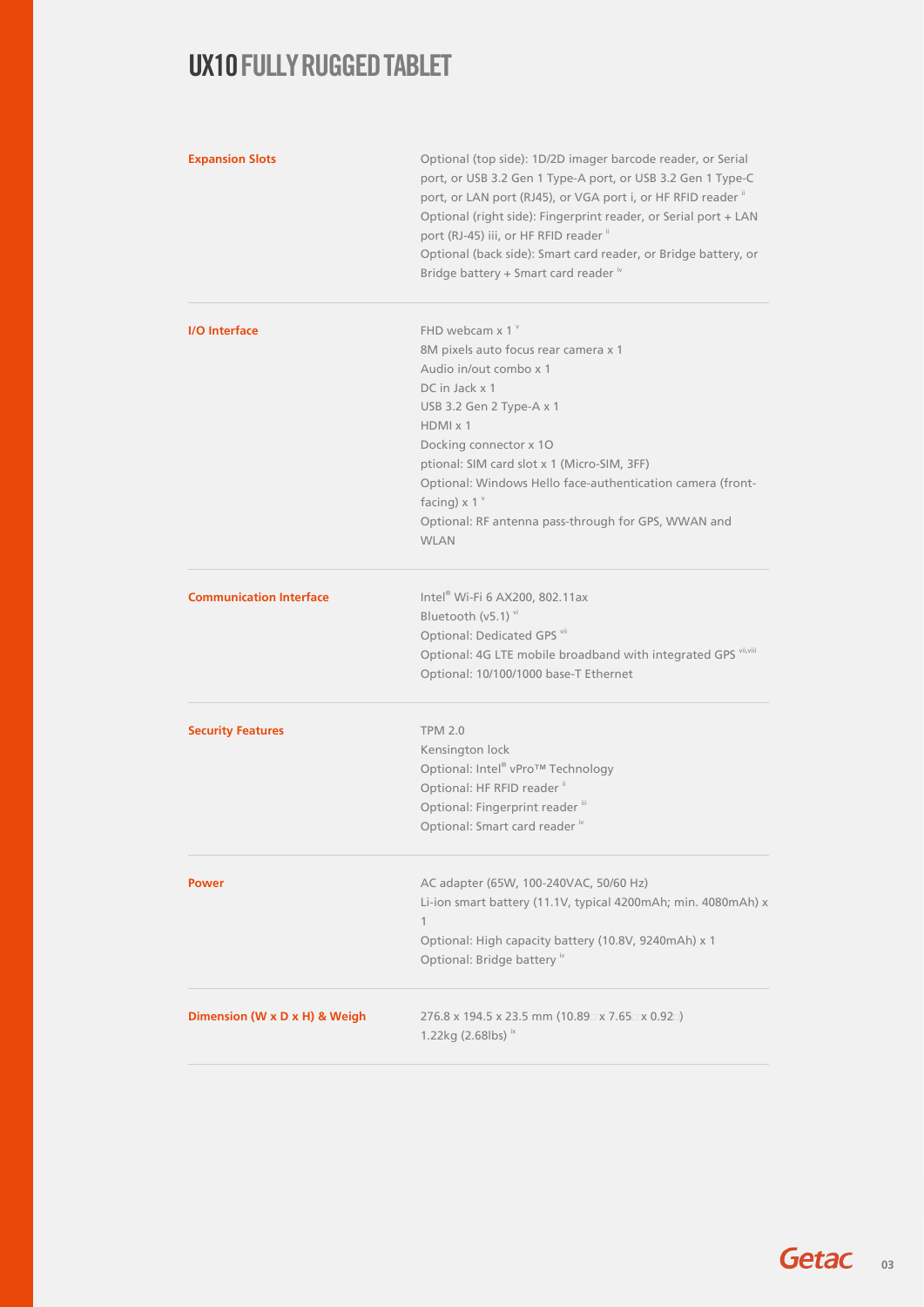| <b>Rugged Feature</b>              | MIL-STD-810H certified<br>IP65 certified<br>MIL-STD-461G certified x<br>Vibration & 6ft (1.8m) drop resistant xi<br>e-Mark certified for vehicle usage<br>Optional: ANSI/UL 121201, CSA C22.2 NO. 213 (Class I, Division<br>2, Groups A, B, C, D)<br>Optional: Salt fog certified                                                                                                                                                                                                                                                                                                                                                                                                                                                                                          |
|------------------------------------|----------------------------------------------------------------------------------------------------------------------------------------------------------------------------------------------------------------------------------------------------------------------------------------------------------------------------------------------------------------------------------------------------------------------------------------------------------------------------------------------------------------------------------------------------------------------------------------------------------------------------------------------------------------------------------------------------------------------------------------------------------------------------|
| <b>Environmental Specification</b> | Temperature <sup>xii</sup> :<br>- Operating: -29°C to 63°C / -20°F to 145°F<br>- Storage: -51°C to 71°C / -60°F to 160°F<br>Humidity:<br>- 95% RH, non-condensing                                                                                                                                                                                                                                                                                                                                                                                                                                                                                                                                                                                                          |
| <b>Pre-installed software</b>      | <b>Getac Utility</b><br>Getac Camera<br><b>Getac Geolocation</b><br>Getac Barcode Manager <sup>xiii</sup><br>Optional: Absolute Persistence®                                                                                                                                                                                                                                                                                                                                                                                                                                                                                                                                                                                                                               |
| <b>Accessories</b>                 | Battery (11.1V, typical 4200mAh; min. 4080mAh)<br>AC adapter (65W, 100-240VAC)<br>Capacitive stylus with tether<br>Optional:<br>Carry bag<br>Folio case<br>Battery (11.1V, typical 4200mAh; min. 4080mAh)<br>High capacity battery (10.8V, 9240 mAh)<br>Multi-Bay charger (Dual-Bay)<br>Multi-Bay charger (Eight-Bay)<br>AC adapter (65W, 100-240VAC)<br>Office dock AC adapter (90W, 100-240VAC)<br>MIL-STD-461G certified AC adapter (90W, 100-240VAC)<br>DC-DC vehicle adapter (120W, 11-32VDC)<br>Digitizer pen<br>Capacitive stylus with tether<br>Protection film<br>Hand strap<br>Shoulder strap (2-point)<br>Shoulder harness (4-point; handsfree)<br>Detachable keyboard<br>Vehicle cradle<br>Keyboard dock<br>Vehicle dock<br>Office dock<br>100W Type-C adapter |

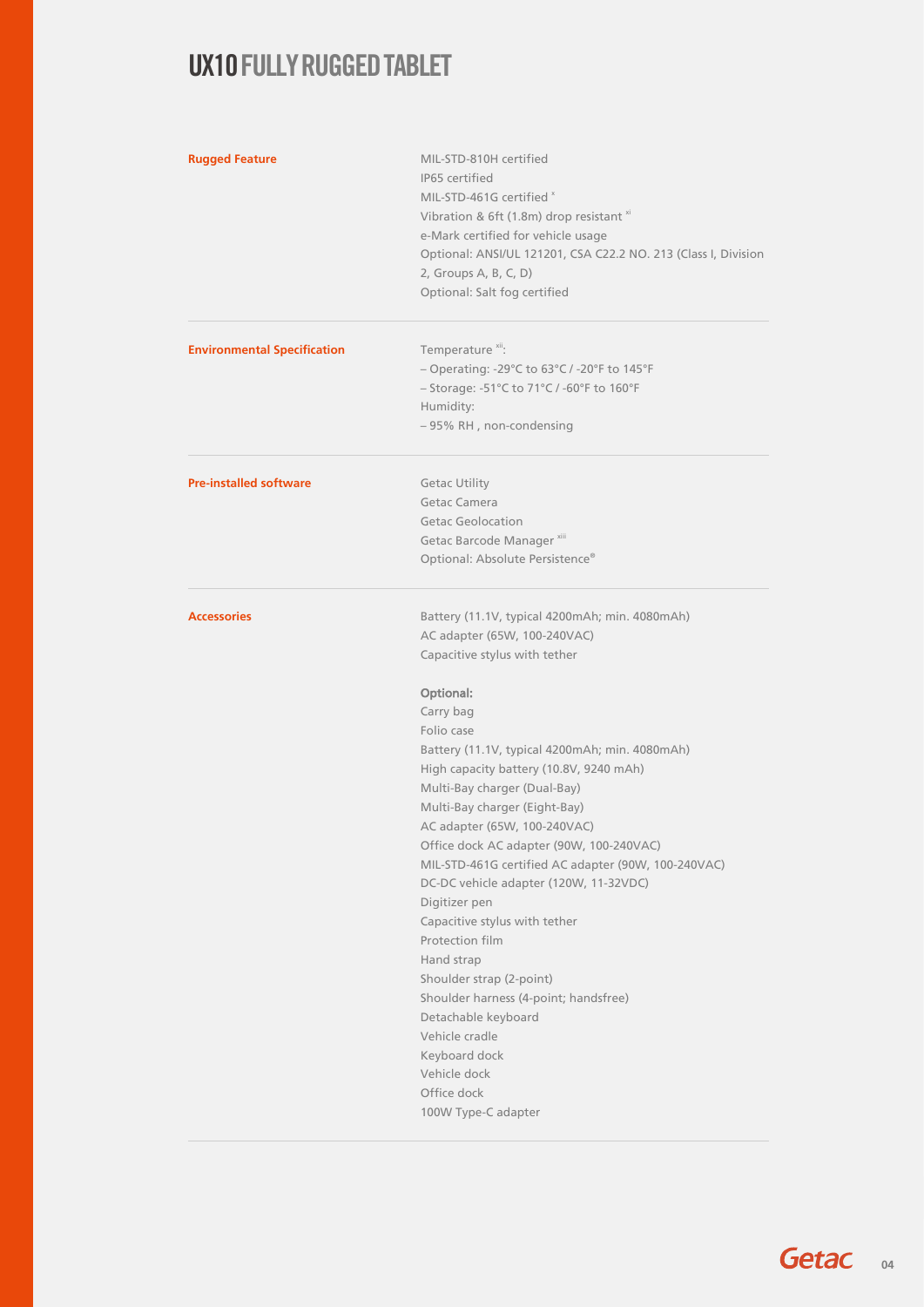**Bumper-toBumper warranty** Accidents can take your equipment out of service when you least expect it, especially in a rugged environment, which can cause costly equipment downtime.

> That is why Getac has introduced accidental damage as standard under our Bumper-to-Bumper warranty, to help minimize your enterprise IT costs.

Bumper-to-Bumper is your hassle-free guarantee. That means you can depend on us to have your unit back in service within days.

#### Standard

3 years Bumper-to-Bumper

- I. 1D/2D imager barcode reader, Serial port, USB 3.2 Gen 1 Type-A port, USB 3.2 Gen 1 Type-C port, LAN port (RJ45) and VGA port are mutually exclusive options.
- II. 13.56MHz contactless HF RFID reader (ISO 15693, 14443 A/B, Mifare and FeliCa™ compliant).
- III. Fingerprint scanner, HF RFID reader and Serial port + LAN port (RJ45) are mutually exclusive options.
- IV. Smart card reader, Bridge battery and Bridge battery + Smart card reader are mutually exclusive options.
- V. FHD webcam and optional Windows Hello face-authentication camera (front-facing) are mutually exclusive options.
- VI. Bluetooth performance and connectable distance may be subject to interference with the environments and performance on client devices, users may be able to reduce effects of interference by minimizing the number of active Bluetooth wireless devices that is operating in the area.
- VII. Supports GPS and Glonass.
- VIII. Units with 4G LTE option come with an embedded SIM card slot.
- IX. Weight and dimensions vary from configurations and optional accessories.
- X. MIL-STD-461 90W AC adapter sold separately.
- XI. Drop test results vary from configurations and optional accessories.
- XII. Tested by an independent third-party test lab following MIL-STD-810H.
- XIII. Available when barcode reader option is selected.

Information provided herewith is for reference only, available specification shall be subjected to quotation by request.

|                             | Vehicle Dock                  | Office Dock                   |
|-----------------------------|-------------------------------|-------------------------------|
| Serial Port                 | 1                             | 1                             |
| External VGA                | $\overline{\phantom{a}}$      | 1                             |
| Microphone                  | $\overline{\phantom{a}}$      | 1                             |
| Audio Output                | $\overline{\phantom{a}}$      | 1                             |
| DC in Jack                  | 1                             | 1                             |
| <b>USB</b>                  | USB 2.0 x 2 USB 3.2 Gen 1 x 2 | USB 2.0 x 2 USB 3.2 Gen 1 x 2 |
| LAN                         | 1                             | 1                             |
| <b>HDMI</b>                 | $\overline{\phantom{a}}$      | 1                             |
| <b>RF Antenna Connector</b> | 3 (WWAN, WLAN, GPS)           | $\overline{\phantom{a}}$      |
| Kensington Lock             | 1                             | 1                             |